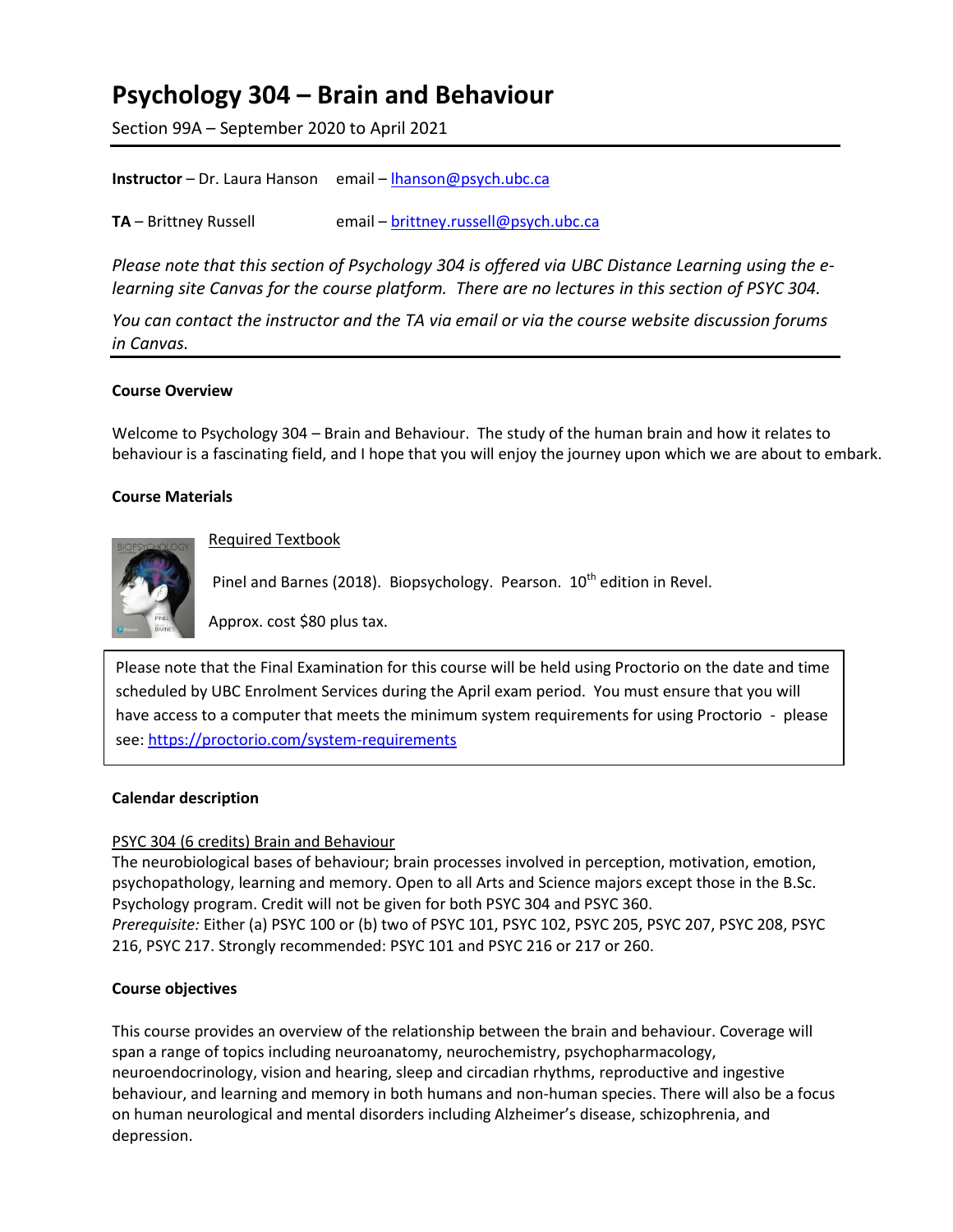After completing the course, students will be able to:

- Describe the field of biopsychology and how it fits with other fields that involve studying of the brain and behavior.
- Identify the functions of a full range of brain structures and neurotransmitters.
- Be able to identify the functions of different types of brain cells and explain how neurons send and receive signals.
- Describe the research methods most commonly used in biopsychology.
- Understand the impact of a range of neurotransmitters, hormones and psychoactive drugs on the behaviour of humans and other species.
- Describe the potential outcome of damage to nervous system structures.
- Be able to explain how the brain is involved in the regulation of our sensory and motor systems.
- Understand how the brain is involved in a range of behaviours including learning and memory, eating, sex, sleep, aggression and drug use.
- Describe brain involvement in a range of human neurological and mental disorders including Alzheimer's disease, schizophrenia and depression

#### **Overview of Readings and Activities**

This course is divided into six modules as indicated in the table below.

| Unit                                                              | <b>Readings</b>                                                                                                    | Activities*                                               |
|-------------------------------------------------------------------|--------------------------------------------------------------------------------------------------------------------|-----------------------------------------------------------|
| Module 1 - Introduction                                           | Online-Introduction section                                                                                        | Discussion 1                                              |
| Module 2 - Basic Concepts                                         | Chapters 1, 2, 3, 4 and $5 +$ online<br>Neuroendocrinology readings                                                | Discussions 2, 3 and 4                                    |
| Module $3$ – Sensory and<br>Motor Systems                         | Chapters 6, 7 and 8                                                                                                | Written Assignment 1<br>Discussion 5                      |
| Module 4 - Brain Damage,<br>Psychiatric Disorders and<br>Emotions | Chapters 10, 18 and 17                                                                                             | Discussions 6 and 7<br>Written Assignment 2               |
| Learning, Hunger, Addiction,<br>Sex and Sleep                     | Module 5 - Biopsychology of Chapters 11, 12, 15, 13 and $14 +$<br>online Hormones and Sexual<br>Behaviour readings | Discussions 8 and 9                                       |
| Final Exam                                                        | Module 6 – Preparing for the Online - Preparing for the Final<br>Exam section                                      | <b>Final Examination</b><br>(Invigilated using Proctorio) |

**\*Refer to the Course Schedule for dates.**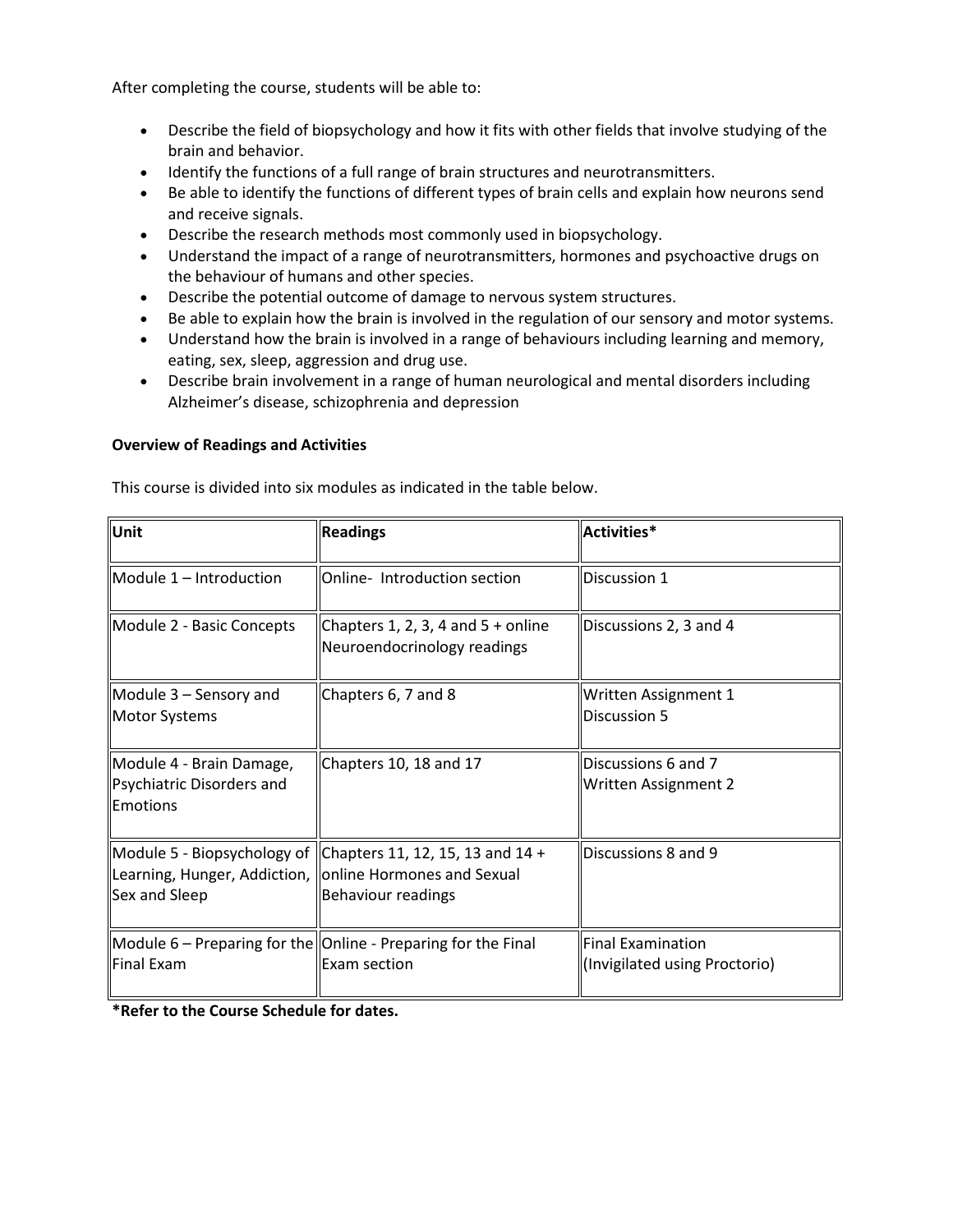# **Course Grading**

Your grade in the course will be based on your performance on two written assignments, participation in scheduled online discussions and a final examination.

#### **Graded Assignments**

There are two written assignments due on specific dates. See the Assignment Information section on the course website for more information and refer to the Course Schedule for the specific due dates.

Assignment 1 is worth 19% of your grade and Assignment 2 is worth 24% of your grade.

If a student is unable to submit an assignment due to medical reasons, the assignment will be waived and the weight of the final examination increased accordingly. There are strict late penalties for overdue assignments (10% deduction per day late). Assignments more than five days late will not be accepted and a score of zero assigned. You are expected to manage your time accordingly – if you believe that an assignment due date is at a busy time for you (e.g., during a time when other examinations or assignments are scheduled), then you should submit your assignment earlier.

#### **Scheduled Online Discussions**

There will be nine scheduled online discussions held during specific dates.

Participation in Discussion 1 is worth 1%. For all remaining discussions (Discussions 2-9) participation in each scheduled discussion is worth 2%. Your posting may be awarded a 2/2 (good), a 1/2 (OK but could have put more thought or effort into it) or a 0/0 (poor or no posting made during the scheduled time).

Refer to the Course Schedule for the dates that these discussions are scheduled. You will not receive points for posting before or after these dates. The topic for each discussion will be posted in the discussion forum just prior to the start of the scheduled time for discussion.

Participation in scheduled online discussions is worth 17% of your course grade.

#### **Final Examination**

The final exam is a mixture of multiple choice, fill-in-the-blanks, and short answer questions.Please see the section on the course website called Preparing for the Final Exam which provides detail about the final examination plus a practice examination which is similar in format and difficulty to the actual final examination.

This course will use Proctorio, an online remote invigilating tool for the final exam. Proctorio will record your webcam, your computer screen, or other actions during the exam session and share that information with your instructor. The recorded information meets British Columbia's Freedom of Information and Protection of Privacy Act.

In order to use Proctorio you are required to have access to, a regular computer (Windows/Mac computer or laptop). You cannot take the assessments from mobile devices (e.g., iPhone, iPad, Android device, etc).You need a working webcam and microphone. You also must install the Google Chrome web browser & the Proctorio Extension.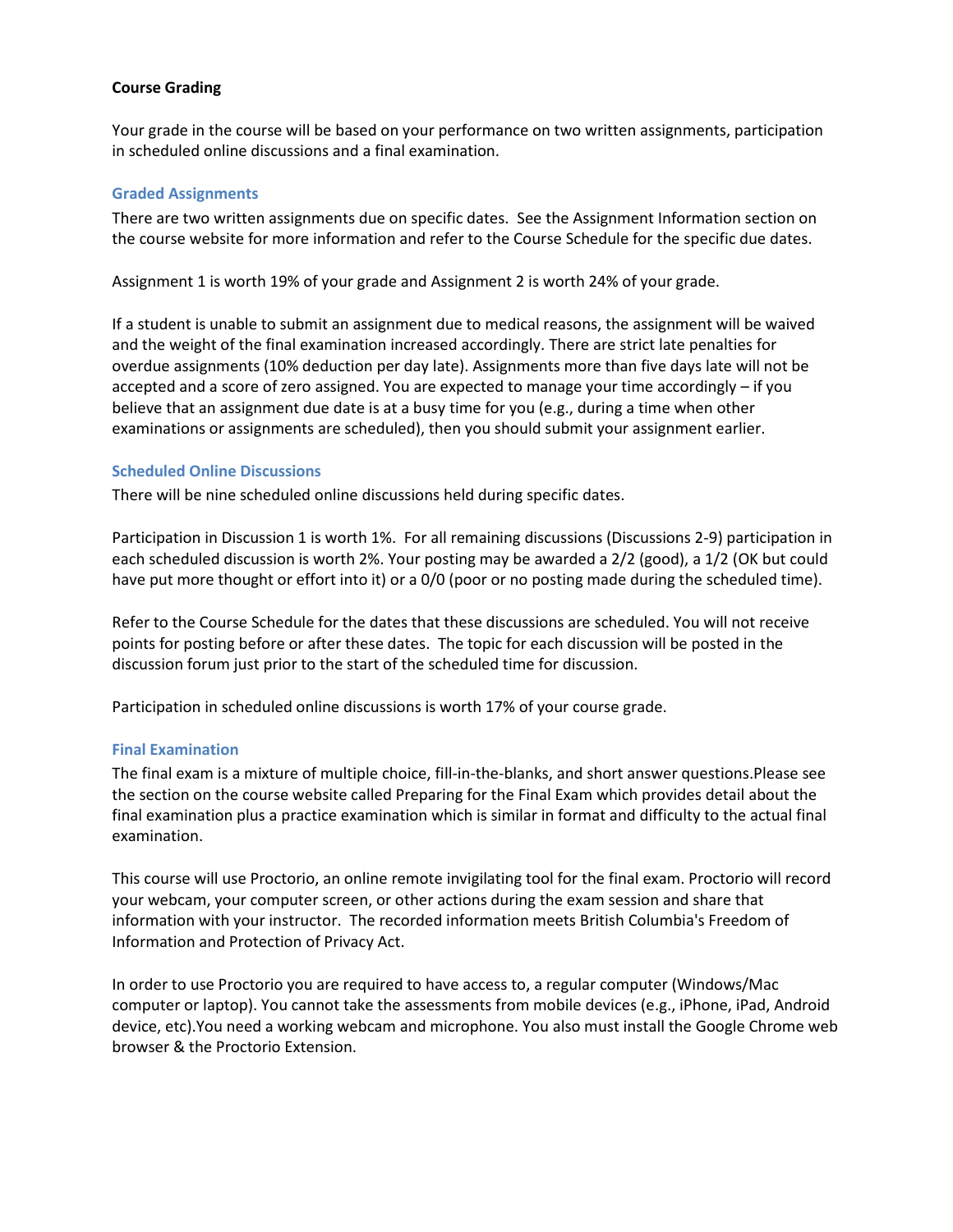IMPORTANT: You will be permitted to refer to your own personal notes during the writing of the final exam. So part of your strategy in studying for the exam will be to take very good notes. Your notes must be physical hard copies (i.e., on paper) – and can be either handwritten or typed. You may NOT use any device to refer to digital copies of your notes (i.e., you can't look at your notes on a phone or tablet).

You will NOT be allowed to refer to your textbook or look up information on the Internet while taking the exam. You are ONLY allowed to refer to your own notes. You will need to quickly show your notes at the start of the exam in Proctorio and do a desktop scan to show that you do not have access to the textbook or any other materials.

The final examination comprises 40% of your course grade.

# **Calculation of Final Grade**

The following weightings will be used in calculating your final grade.

| Assignment 1             | 19%  |
|--------------------------|------|
| Assignment 2             | 24%  |
| Discussions              | 17%  |
| <b>Final Examination</b> | 40%  |
|                          | 100% |

#### **Important Policies**

#### **Grade Distribution**

# ADJUSTED DEPARTMENTAL SCALING POLICY FOR 2020W

In order to reduce grade inflation and maintain equity across multiple course sections, all psychology classes are required to comply with departmental norms regarding grade distributions. However, in the spirit of flexibility and compassion in light of COVID-19 and the associated pivoting to online teaching, those departmental norms have been adjusted upwards by 5% for only 2020W. According to these adjusted norms, the average grade in 100- and 200-level Psychology classes will be 72 for an exceptionally strong class, 70 for an average class, and 68 for a weak class, with a standard deviation of 14. The corresponding figures for 300- and 400-level classes will be 75, 73, and 71, with a standard deviation of 13. Scaling may be used in order to comply with these norms; grades may be scaled up or down as necessary by an instructor or the department. Grades are not official until they appear on a student's academic record. You will receive both a percent and a letter grade for this course. At UBC, they convert according to the key below:

| A+ 90-100% | C+ 64-67% |
|------------|-----------|
| A 85-89%   | C60-63%   |
| A-80-84%   | C-55-59%  |
| B+76-79%   | D 50-54%  |
| B 72-75%   | F0-49%    |
| B-68-71%   |           |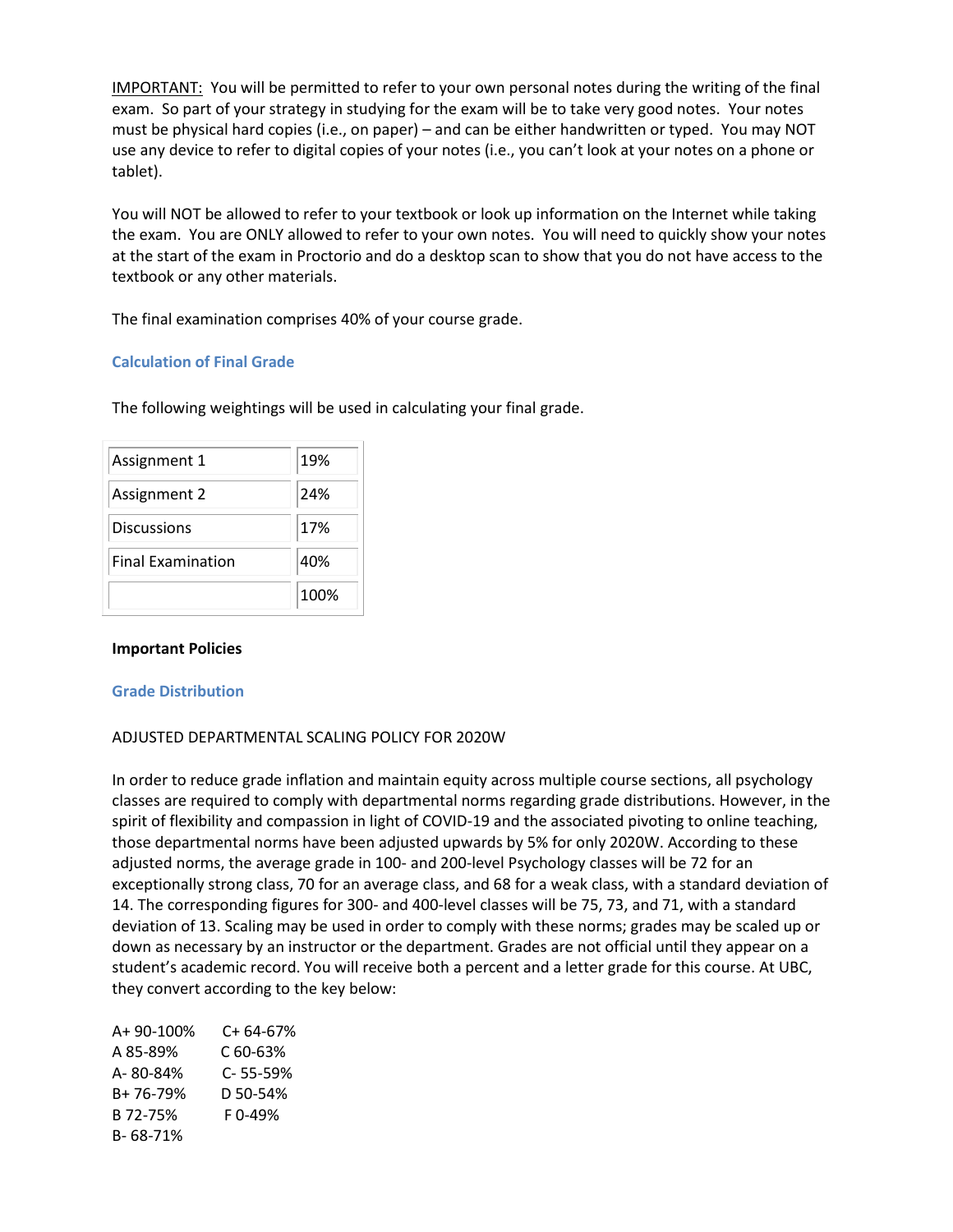#### **Academic Concession**

For course policies regarding in-term academic concessions, please refer to the relevant UBC calendar entry:<http://www.calendar.ubc.ca/vancouver/index.cfm?tree=3,329,0,0>

#### **Plagiarism**

#### *Psychology Department's Position on Academic Misconduct*

Cheating, plagiarism, and other forms of academic misconduct are very serious concerns of the University, and the Department of Psychology has taken steps to alleviate them. In the first place, the Department has implemented software that can reliably detect cheating on multiple-choice exams by analyzing the patterns of students' responses. In addition, the Department subscribes to TurnItIn--a service designed to detect and deter plagiarism. Materials (term papers, lab reports, etc.) that students submit for grading will be scanned and compared to over 4.5 billion pages of content located on the Internet or in TurnItIn's own proprietary databases. The results of these comparisons are compiled into customized 'Originality Reports' containing several, sensitive measures of plagiarism; instructors receive copies of these reports for every student in their class.

In all cases of suspected academic misconduct, the parties involved will be pursued to the fullest extent dictated by the guidelines of the University. Strong evidence of cheating or plagiarism may result in a zero credit for the work in question. The University of British Columbia has the right to impose harsher penalties including (but not limited to) a failing grade for the course, suspension from the University, cancellation of scholarships, or a notation added to a student's transcript.

All graded work in this course, unless otherwise specified, is to be original work done independently by individuals. If you have any questions as to whether or not what you are doing is even a borderline case of academic misconduct, please consult your instructor.If you are uncertain as to what is considered plagiarism in general, please see the UBC Guide to Academic Integrity at <http://learningcommons.ubc.ca/resource-guides/avoid-plagiarism/>

In general, please do not "cut and paste" material from the Internet into an assignment or copy from journal articles or books or another student's work and claim the material as your own. The words you use must be your own words. Be careful to always provide in-text citations and references when citing a source.

#### **University Values**

UBC provides resources to support student learning and to maintain healthy lifestyles but recognizes that sometimes crises arise and so there are additional resources to access including those for survivors of sexual violence. UBC values respect for the person and ideas of all members of the academic community. Harassment and discrimination are not tolerated nor is suppression of academic freedom. UBC provides appropriate accommodation for students with disabilities and for religious and cultural observances. UBC values academic honesty and students are expected to acknowledge the ideas generated by others and to uphold the highest academic standards in all of their actions. Details of the policies and how to access support are available at - [https://senate.ubc.ca/policies-resources-support](https://senate.ubc.ca/policies-resources-support-student-success)[student-success.](https://senate.ubc.ca/policies-resources-support-student-success)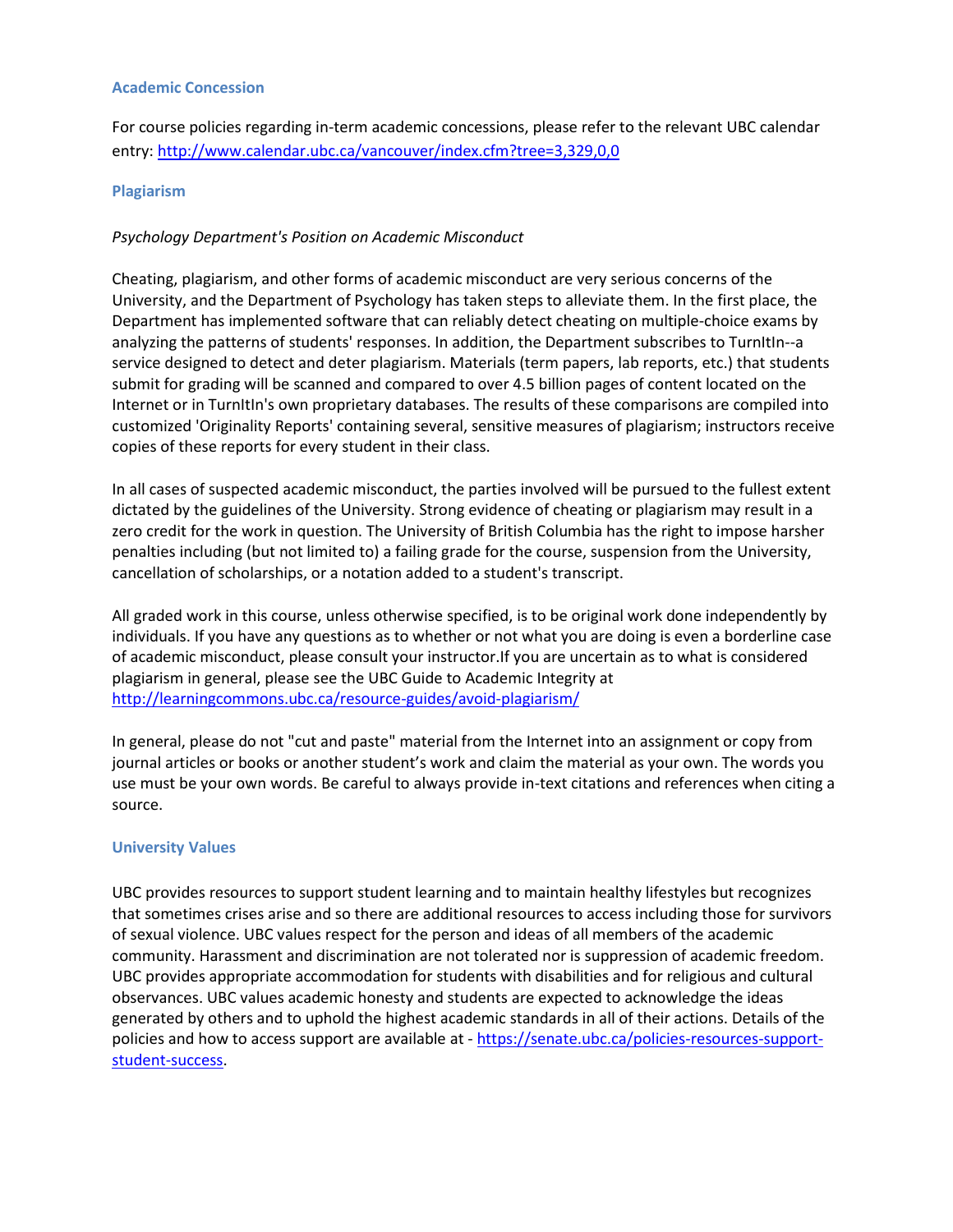# **Copyright**

All materials of this course (course handouts, assessments, course readings, etc.) are the intellectual property of the Course Instructor or licensed to be used in this course by the copyright owner. Redistribution of these materials by any means without permission of the copyright holder(s) constitutes a breach of copyright and may lead to academic discipline.

#### **Issues for Students Studying Abroad and Remotely**

During this pandemic, the shift to online learning has greatly altered teaching and studying at UBC, including changes to health and safety considerations. Keep in mind that some UBC courses might cover topics that are censored or considered illegal by non-Canadian governments. This may include, but is not limited to, human rights, representative government, defamation, obscenity, gender or sexuality, and historical or current geopolitical controversies. If you are a student living abroad, you will be subject to the laws of your local jurisdiction, and your local authorities might limit your access to course material or take punitive action against you.

UBC is strongly committed to academic freedom, but has no control over foreign authorities (please visit - <http://www.calendar.ubc.ca/vancouver/index.cfm?tree=3,33,86,0> - for an articulation of the values of the University conveyed in the Senate Statement on Academic Freedom). Thus, we recognize that students will have legitimate reason to exercise caution in studying certain subjects. If you have concerns regarding your personal situation, consider postponing taking a course with manifest risks, until you are back on campus or reach out to your academic advisor to find substitute courses. For further information and support, please visit: [http://academic.ubc.ca/support-resources/freedom](http://academic.ubc.ca/support-resources/freedom-expression)[expression](http://academic.ubc.ca/support-resources/freedom-expression)

#### **Two Indispensable Links**

1. **UBC Distance Learning – Learner Support -** [http://distancelearning.ubc.ca/learner](http://distancelearning.ubc.ca/learner-support/)[support/](http://distancelearning.ubc.ca/learner-support/)

Once you have finished reading this introduction, please take some time to read over the Learner Support information. Here you will also find important information on policies and procedures (e.g., withdrawals, extensions) and key contacts.

# 2. **UBC Library -** <http://www.library.ubc.ca/>

Your assignment will require you to do a literature search. The best place to do these literature searches and obtain copies of articles is through the UBC Library website. If you are not familiar with how to do literature searches using a database such as Medline, see the help available via the UBC Library website or ask a UBC librarian in person. The UBC Library has a lot of other useful information such as how to cite references (using APA style) and avoid plagiarism.

Please take some time reviewing the information and resources available on both of these websites.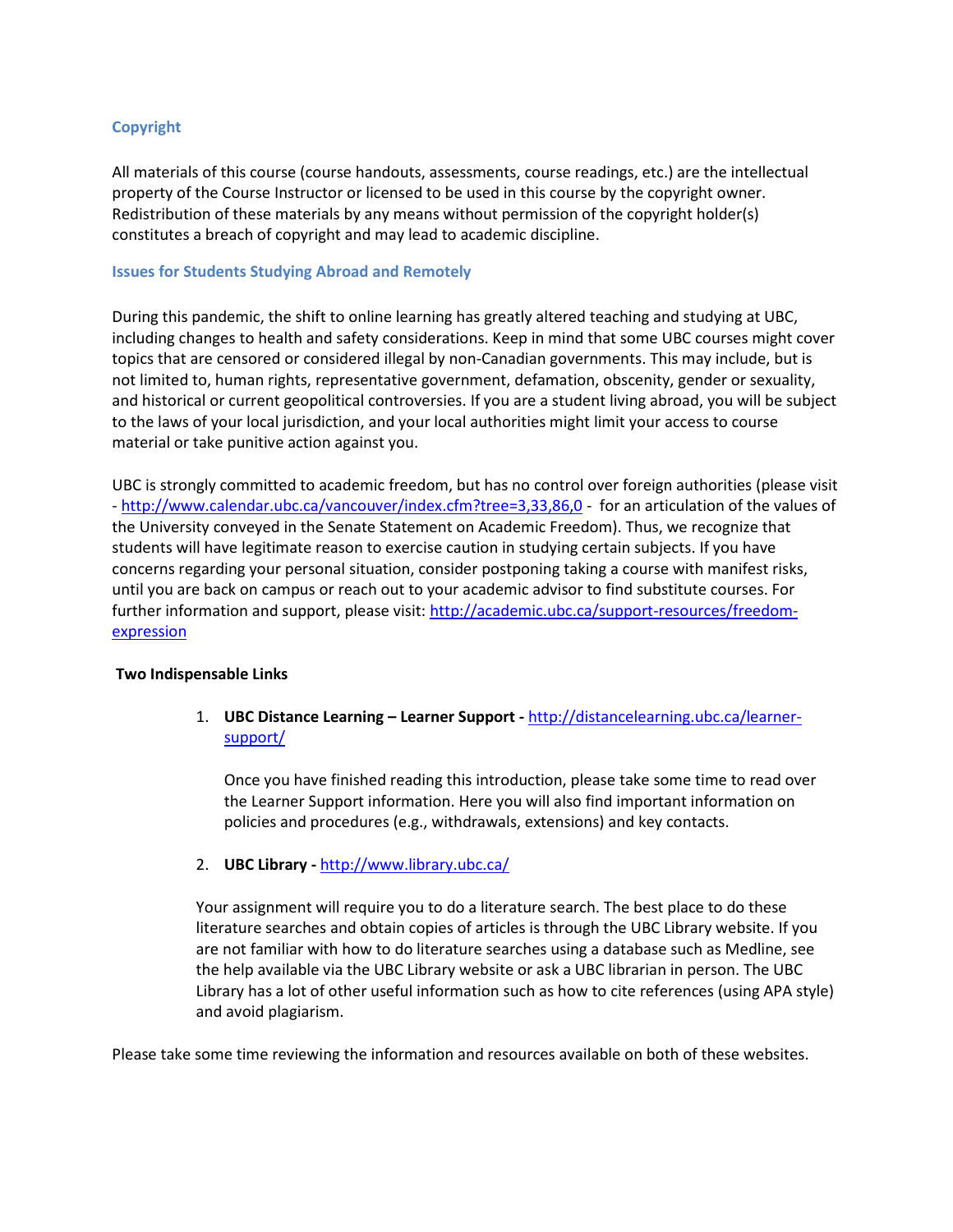# **PSYC 304 - Course Schedule**

Follow the suggested timeline for your readings and take particular note of the dates for the scheduled discussions and due dates for assignments (highlighted in yellow).

| <b>Dates</b>                                                              | <b>Text Readings</b>                                             | <b>Online Readings</b> | <b>Requirements</b>            |  |
|---------------------------------------------------------------------------|------------------------------------------------------------------|------------------------|--------------------------------|--|
| <b>MODULE 1 - Introduction</b>                                            |                                                                  |                        |                                |  |
| Sept 8-20                                                                 |                                                                  | Introduction           |                                |  |
| Postings for Discussion 1<br>must be made between<br><b>Sept 14-20</b>    |                                                                  |                        | Discussion 1                   |  |
| <b>MODULE 2: Basic Concepts</b>                                           |                                                                  |                        |                                |  |
| Sept 21-Nov 1                                                             | Chapter 1. Biopsychology as a<br>Neuroscience                    |                        |                                |  |
|                                                                           | Chapter 2. Evolution, Genetics, and<br>Experience                | Neuroendocrinology     |                                |  |
|                                                                           | Chapter 3. Anatomy of the Nervous<br>System                      |                        |                                |  |
|                                                                           | Chapter 4. Neural Conduction and<br><b>Synaptic Transmission</b> |                        |                                |  |
|                                                                           | Chapter 5. The Research Methods of<br>Biopsychology              |                        |                                |  |
| Postings for Discussion 2<br>must be made between<br>Sept 28-Oct 4        |                                                                  |                        | Discussion 2                   |  |
| Postings for Discussion 3<br>must be made between<br>Oct 12-18            |                                                                  |                        | Discussion 3                   |  |
| Postings for Discussion 4<br>must be made between<br>Oct $26$ -Nov $1$    |                                                                  |                        | Discussion 4                   |  |
| <b>MODULE 3: Sensory and Motor Systems</b>                                |                                                                  |                        |                                |  |
| Nov 2-Dec 3                                                               | Chapter 6. The Visual System                                     |                        |                                |  |
|                                                                           | Chapter 7. Mechanisms of Perception                              |                        |                                |  |
|                                                                           | Chapter 8. The Sensorimotor System                               |                        |                                |  |
| Your Written Assignment<br>1 is due $\frac{Nov}{19}$ (before<br>midnight) |                                                                  |                        | Written<br>Assignment 1<br>Due |  |
| Postings for Discussion 5<br>must be made between<br>Nov 23-29            |                                                                  |                        | Discussion 5                   |  |